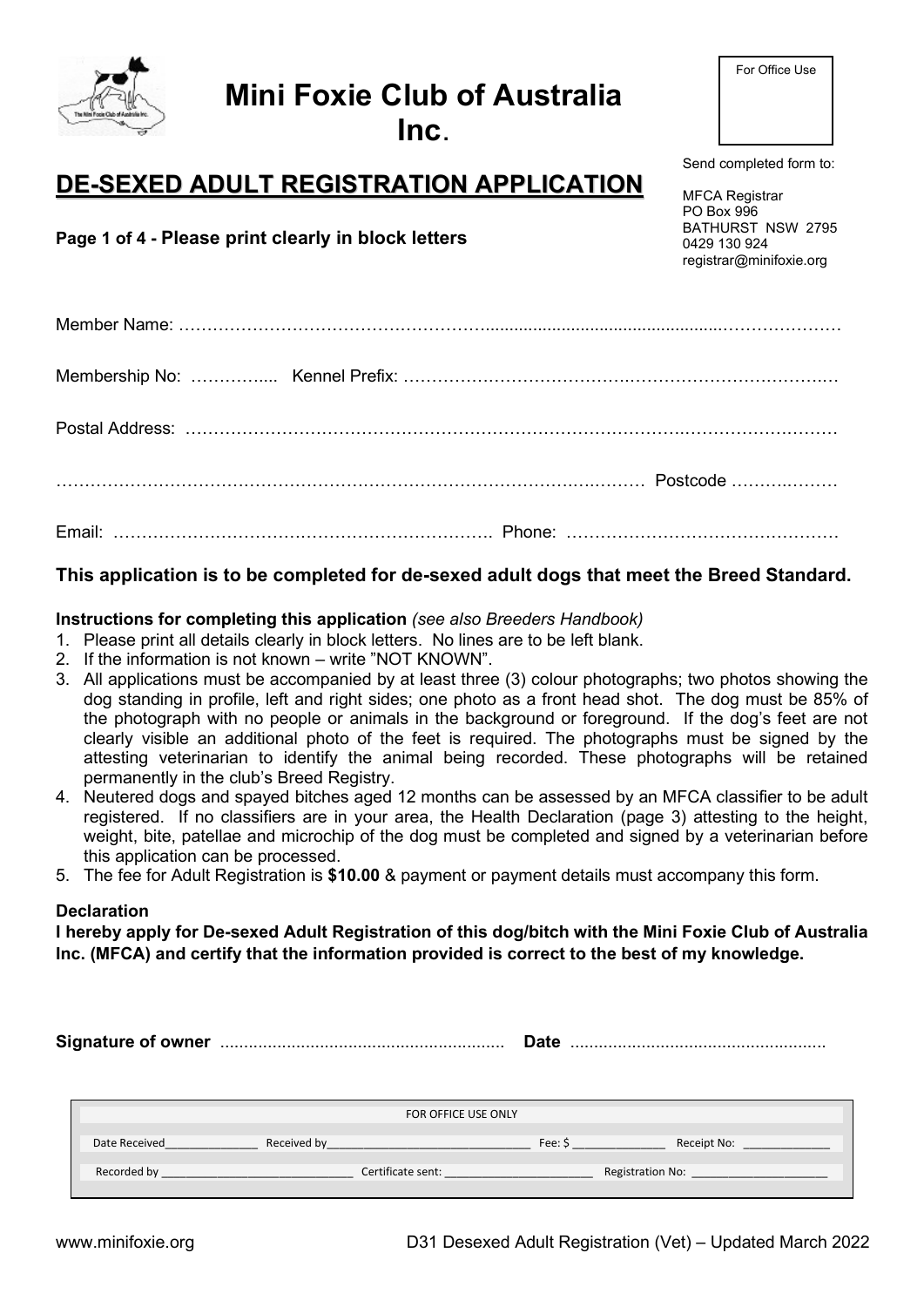# ADULT REGISTRATION APPLICATION

Page 2 of 4 - Please print clearly in block letters

| <b>Registered Name of Puppy Recorded Dog/Bitch</b>                                 |  |  |  |  |  |
|------------------------------------------------------------------------------------|--|--|--|--|--|
|                                                                                    |  |  |  |  |  |
| <b>Sex:</b> (please circle) Male<br>Female                                         |  |  |  |  |  |
| <b>Natural Bobtail:</b> (please circle) YES<br><b>NO</b>                           |  |  |  |  |  |
| Black/Tan/White<br><b>Colour:</b> (please circle) Black/White<br>Tan/White         |  |  |  |  |  |
| Number of photos submitted:                                                        |  |  |  |  |  |
| Certificate of Sterilisation included if not previously provided: YES<br><b>NO</b> |  |  |  |  |  |
|                                                                                    |  |  |  |  |  |
|                                                                                    |  |  |  |  |  |
| <b>Registered Number of Sire</b>                                                   |  |  |  |  |  |
|                                                                                    |  |  |  |  |  |
|                                                                                    |  |  |  |  |  |

Registered Number of Dam ……………………………………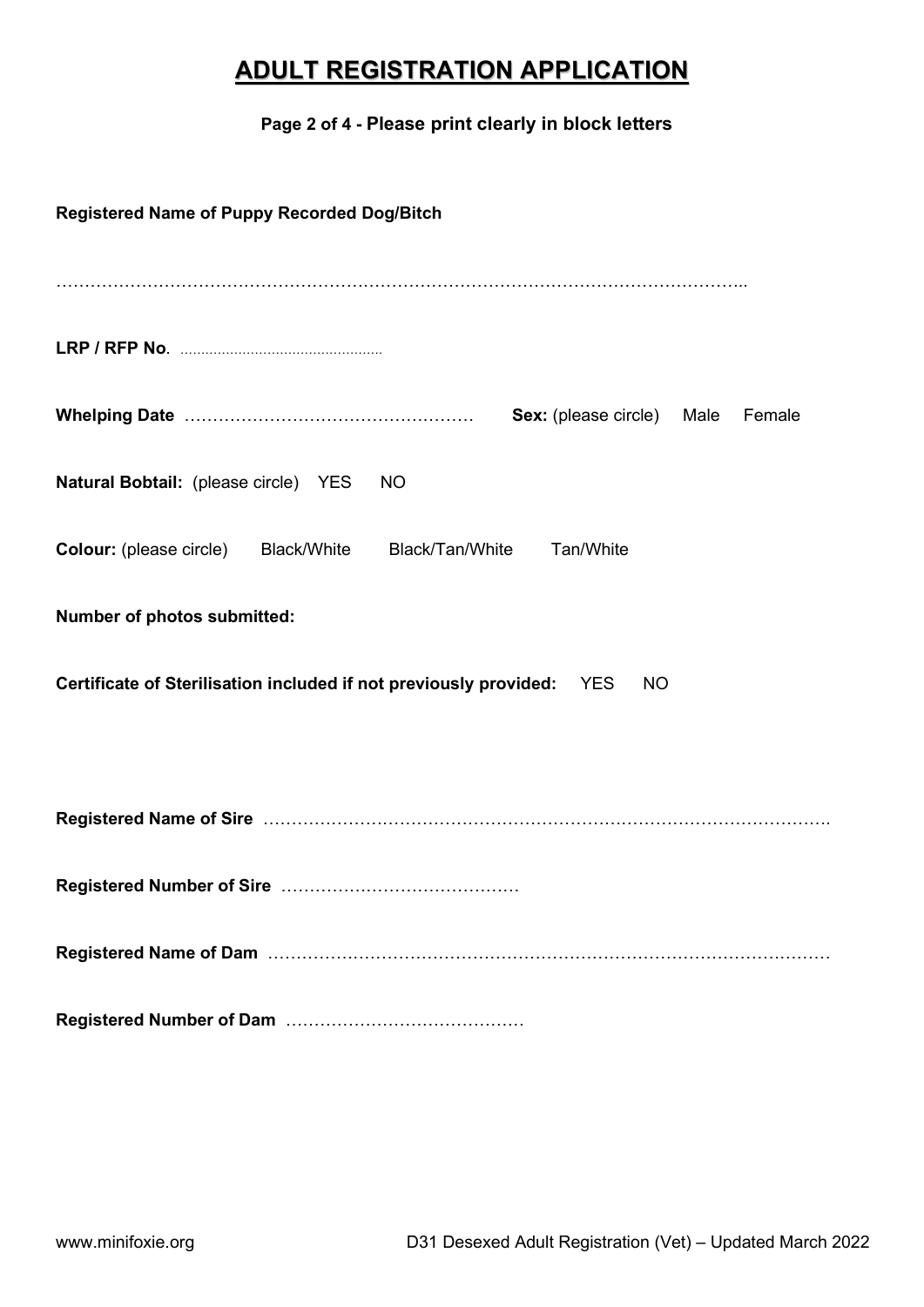#### Mini Foxie Club of Australia Inc.

# DE-SEXED ADULT REGISTRATION APPLICATION

Page 3 of 4 - Please print clearly in block letters

|                       |                                                                                                     | (Name of Dog/Bitch)  |                                                                                                                        |  |  |  |
|-----------------------|-----------------------------------------------------------------------------------------------------|----------------------|------------------------------------------------------------------------------------------------------------------------|--|--|--|
|                       | This declaration must be completed by a Veterinary Surgeon after the dog/bitch is 12 months of age. |                      |                                                                                                                        |  |  |  |
|                       |                                                                                                     |                      |                                                                                                                        |  |  |  |
| <b>General Health</b> |                                                                                                     |                      |                                                                                                                        |  |  |  |
|                       |                                                                                                     |                      |                                                                                                                        |  |  |  |
|                       |                                                                                                     |                      |                                                                                                                        |  |  |  |
| <b>Bite</b>           | Overshot                                                                                            | $\Box$ Undershot     | $\square$ Level<br>$\Box$ Scissor                                                                                      |  |  |  |
|                       |                                                                                                     |                      | Note: The correct bite of a Miniature Fox Terrier (Mini Foxie) is a scissor bite, not a level bite.                    |  |  |  |
| <b>Comments</b>       |                                                                                                     |                      | <u> 1989 - Johann Stoff, amerikansk politiker (d. 1989)</u>                                                            |  |  |  |
|                       |                                                                                                     |                      |                                                                                                                        |  |  |  |
| <b>Patellae</b>       | Normal<br>$\Box$                                                                                    | $\Box$               | Abnormal: Grade __________ (on a scale of 1 to 4)                                                                      |  |  |  |
| <b>Comments</b>       |                                                                                                     |                      |                                                                                                                        |  |  |  |
|                       |                                                                                                     |                      |                                                                                                                        |  |  |  |
|                       | Height to the withers <b>Network</b>                                                                | $\Box$ cms           | <u>Weight</u><br>$\Box$ kg                                                                                             |  |  |  |
|                       |                                                                                                     |                      | <b>Weight is considered to be</b> $\Box$ Healthy weight for height $\Box$ Overweight $\Box$ Underweight                |  |  |  |
| <b>Comments</b>       |                                                                                                     |                      | <u> 1980 - Johann John Stone, markin film yn y brening yn y brening yn y brening yn y brening yn y brening y breni</u> |  |  |  |
|                       |                                                                                                     |                      |                                                                                                                        |  |  |  |
|                       | <b>Please verify Microchip Number</b>                                                               |                      |                                                                                                                        |  |  |  |
|                       | I certify that the information stated is correct to the best of my knowledge.                       |                      |                                                                                                                        |  |  |  |
|                       |                                                                                                     |                      |                                                                                                                        |  |  |  |
|                       |                                                                                                     |                      |                                                                                                                        |  |  |  |
|                       |                                                                                                     |                      |                                                                                                                        |  |  |  |
|                       |                                                                                                     | $\prime$<br>$\prime$ |                                                                                                                        |  |  |  |
|                       |                                                                                                     | <b>Date</b>          |                                                                                                                        |  |  |  |
|                       | <b>Signature of Veterinary Surgeon</b>                                                              |                      | Name and Address of Veterinary Surgeon                                                                                 |  |  |  |